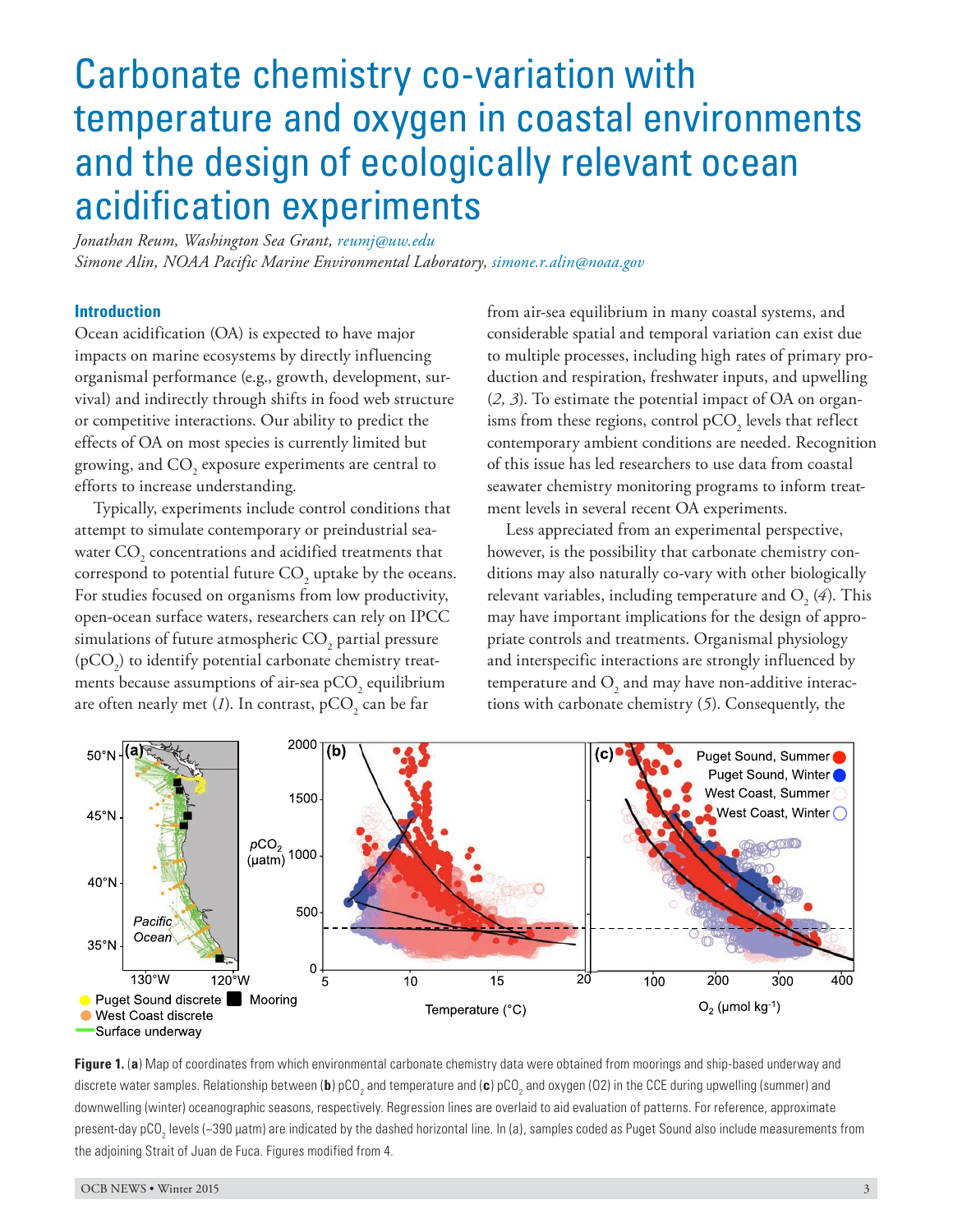temperature and  $\mathrm{O}_2$  level of seawater used in experiments may influence the estimated effect of OA. A danger is that temperature and  $O_2$  levels that do not normally co-occur might be selected for the control  $\tt pCO<sub>2</sub>$  treatment. If the desire is to use experimental results to help draw inferences on the likely future impacts of OA, such controls might provide inaccurate baselines, reducing the relevance of the experiment (*4*). The need for identifying appropriate control conditions also extends to multi-stressor climate change experiments in which temperature,  $O_{2}^{\circ}$  or other variables might be crossed.

The remainder of this article aims to explore some of the challenges researchers face in designing OA experiments when study organisms come from waters in which carbonate chemistry covaries with other biologically important variables. To illustrate the issues, environmental data were assembled from a variety of habitats in the California Current Ecosystem (CCE), a major eastern boundary upwelling system that supports highly productive food webs. First, seasonal and regional covariation patterns between pCO<sub>2</sub> and temperature and O<sub>2</sub> were identified. Next, experimental conditions from published OA studies from the CCE were placed into an environmental context by comparing them to *in situ* pCO<sub>2</sub> and temperature measurements. Last, the implications of covariation between pCO<sub>2</sub> and temperature for OA experimental design were examined for a specific location on the Oregon coast.

# **Covariation between pCO<sub>2</sub> and temperature and O<sub>2</sub>**

Covariation patterns between carbonate chemistry and temperature and  $O_{2}$  were examined for the region extending from northern Vancouver Island, British Columbia (50°N) to Point Conception, California (34°N; Fig. 1a). The data set included measurements from estuary and open coastal water habitats that extended up to 200 km from the coast and down to 50 m depth. Covariation patterns were examined during the upwelling (May – October) and downwelling (November-April) oceanographic seasons. To assess overall patterns of covariation, data were pooled across habitats, except for data from Puget Sound, which were examined separately. Puget Sound is a large, complex fjord that exhibits slow exchange with open coastal waters, high rates of primary productivity and respiration, and therefore  $\tt pCO_{2}$ -temperature relationships that likely differ substantially from elsewhere in the CCE (6). Full details of the data set are available in 4.

Overall, temperature and  $pCO_2$  values spanned 6 to 19°C and 100 to 1500 µatm, respectively, and covariation patterns between pCO<sub>2</sub> and temperature varied depending in part on season and region (Fig. 1b). In general,  $pCO<sub>2</sub>$ values tended to increase with decreasing water temperature during summer upwelling months (Fig. 1b). For Puget Sound, a similar but steeper relationship was apparent relative to the open coastal waters, reflecting  $\mathrm{CO}_\text{2}\text{-enriched}$ waters (Fig. 1b). Along the open coast, the range of  $pCO<sub>2</sub>$ values was also wider at cool relative to warm temperatures. For instance, pCO<sub>2</sub> values at 9°C ranged from 320 to 1400 µatm, while at 16°C, the range extended from 130 to 420  $\mu$ atm. In Puget Sound, the pCO<sub>2</sub> range was also wider at cooler temperatures (Figure 1b).

In contrast, during the winter, co-variation between  $\tt pCO<sub>2</sub>$  and temperature was weaker in open coastal waters, and the range in pCO<sub>2</sub> values and temperatures narrowed relative to summer (Fig. 1b). This was due to the relative absence of cold, high-p $\mathrm{CO}_2$  upwelled waters. In Puget Sound, winter pCO<sub>2</sub> positively co-varied with temperature, and the range of  $\tt pCO_2$  values and temperatures also narrowed relative to summer (Fig. 1b).

Last, covariation patterns between pCO<sub>2</sub> and O<sub>2</sub> were far more consistent between regions and seasons relative to  $\tt pCO<sub>2</sub>$  and temperature (Fig. 1c). Overall, summer  $\mathrm{O}_\mathrm{2}$  measurements from all locations ranged from 40 to 400  $\mu$ mol kg<sup>-1</sup>, where concentrations below  $-60$  µmol kg<sup>-1</sup> reflect hypoxic conditions (Fig. 1c). The negative relationship between pCO<sub>2</sub> and O<sub>2</sub> corresponds to the well-understood effects of aerobic respiration and photosynthesis in marine ecosystems. When aerobic respiration dominates,  $\mathrm{CO}_2^{}$  is remineralized and  $O_2$  levels are drawn down, while the reverse occurs when photosynthesis dominates.

# **Environmental pCO<sub>2</sub>-temperature vs. experimental conditions**

Given covariation patterns in the CCE, how well have experimental conditions from published OA studies matched environmental measurements? To answer this, the literature was reviewed for experiments that included organisms (or broodstock) obtained from habitats within CCE. In total, 26 OA experiments (22 published studies) were found (Fig. 2a; see *4* for details). For nearly all studies, experimental  $O_2$  concentrations were not reported nor could saturation conditions be safely assumed. Comparisons of environmental and experimental conditions therefore focused exclusively on  $\tt pCO<sub>2</sub>$  and temperature.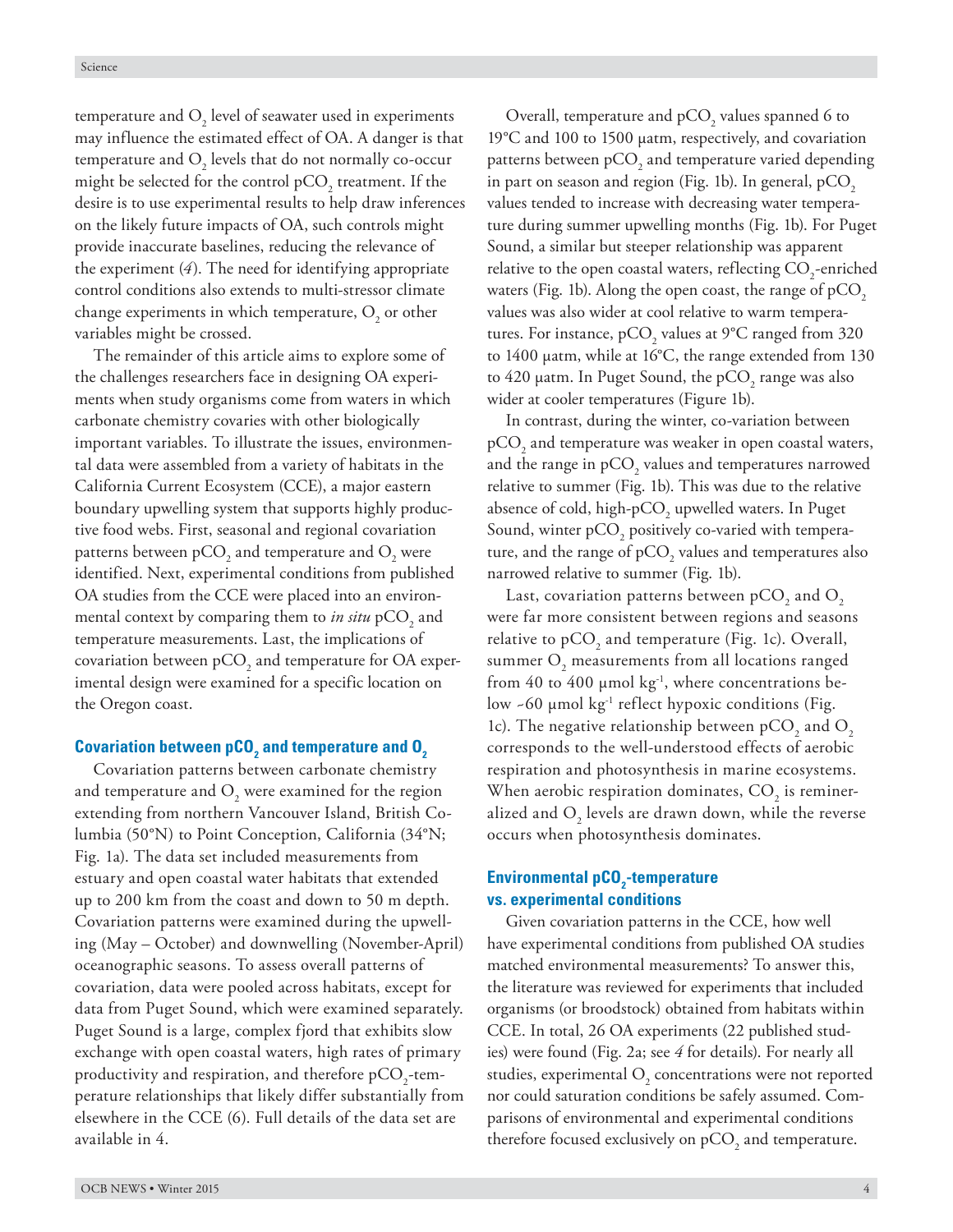

**Figure 2. (a**) Map of locations where organisms (or their broodstock) included in published OA experiments were collected. (**b**) Environmental pCO<sub>2</sub> and temperature measurements for the CCE and conditions maintained in OA experiments performed on organisms from the same region. Dark grey circles correspond to environmental measurements from Puget Sound; light grey circles correspond measurements from all other regions. pCO<sub>2</sub> treatment levels included in in an individual experiment are connected by solid black vertical lines. A convex hull (solid grey line) demarcating the extent of all environmental pCO<sub>2</sub> and temperature measurements is depicted to aid visual comparisons. For reference, approximate present-day atmospheric pCO<sub>2</sub> levels (~390 µatm) are indicated by the dashed horizontal line. Figures modified from 4.

Following the authors' interpretation, any significant biological response to the treatment was noted along with the direction of response (Fig. 2b). If authors did not explicitly designate a control  $pCO_2$  level in their study, treatments levels with pCO<sub>2</sub> levels closest to present-day air pCO<sub>2</sub> levels (~400  $\mu$ atm) were considered as the control to facilitate comparisons across studies. When more than one response variable was tested in an experiment, the net outcome of the experiment was coded at a given treatment level based on the result of the variable most sensitive to  $pCO<sub>2</sub>$ .

Compared with the  $\tt pCO_{2}$ -temperature space defined by the complete set of environmental measurements in our dataset, five experiments were performed at temperatures that matched or exceeded the warmest observed values (~19°C; Fig. 2b). These included three experiments on the early life history stages of the native Olympia oyster, an experiment on sand dollar larvae, and an experiment on the non-native Pacific oyster (which is routinely reared at ~20°C to optimize survival under commercial hatchery conditions). One experiment included a 2.1°C treatment; though this temperature was meant to simulate cool conditions in Alaskan waters, the source stock was collected near Puget Sound. Interestingly, several studies observed negative and positive responses in organisms at  $\tt pCO_{_2}$  and temperature values that occur today in the CCE (Fig. 2b).

How did researchers select  $\tt pCO<sub>2</sub>$  levels and temperatures for their experiments? In terms of  $\tt pCO_{2}$  levels, IPCC estimates of future global surface ocean average pCO<sub>2</sub> levels were cited as justification in 45% of studies, while 31% cited a combination of regional modeling studies, local field measurements, and IPCC estimates to support their choice of experimental pCO<sub>2</sub> treatment levels. Of the remaining studies, 13% provided no rationale for their choice of  $pCO<sub>2</sub>$ treatment levels, one based the high  $pCO_2$  treatment level on observations of contemporary upwelling conditions, and one noted naturally high carbonate chemistry variability in coastal upwelling systems that necessitated testing of biological responses to a wide range of  $pCO<sub>2</sub>$ . For temperature, 80% of studies did not provide a rationale at all. The remaining studies cited similarity to local field conditions. Only two studies performed multistressor experiments, both crossing temperature and  $\tt pCO<sub>2</sub>$ , and no experiments considered temporal variation in carbonate chemistry conditions.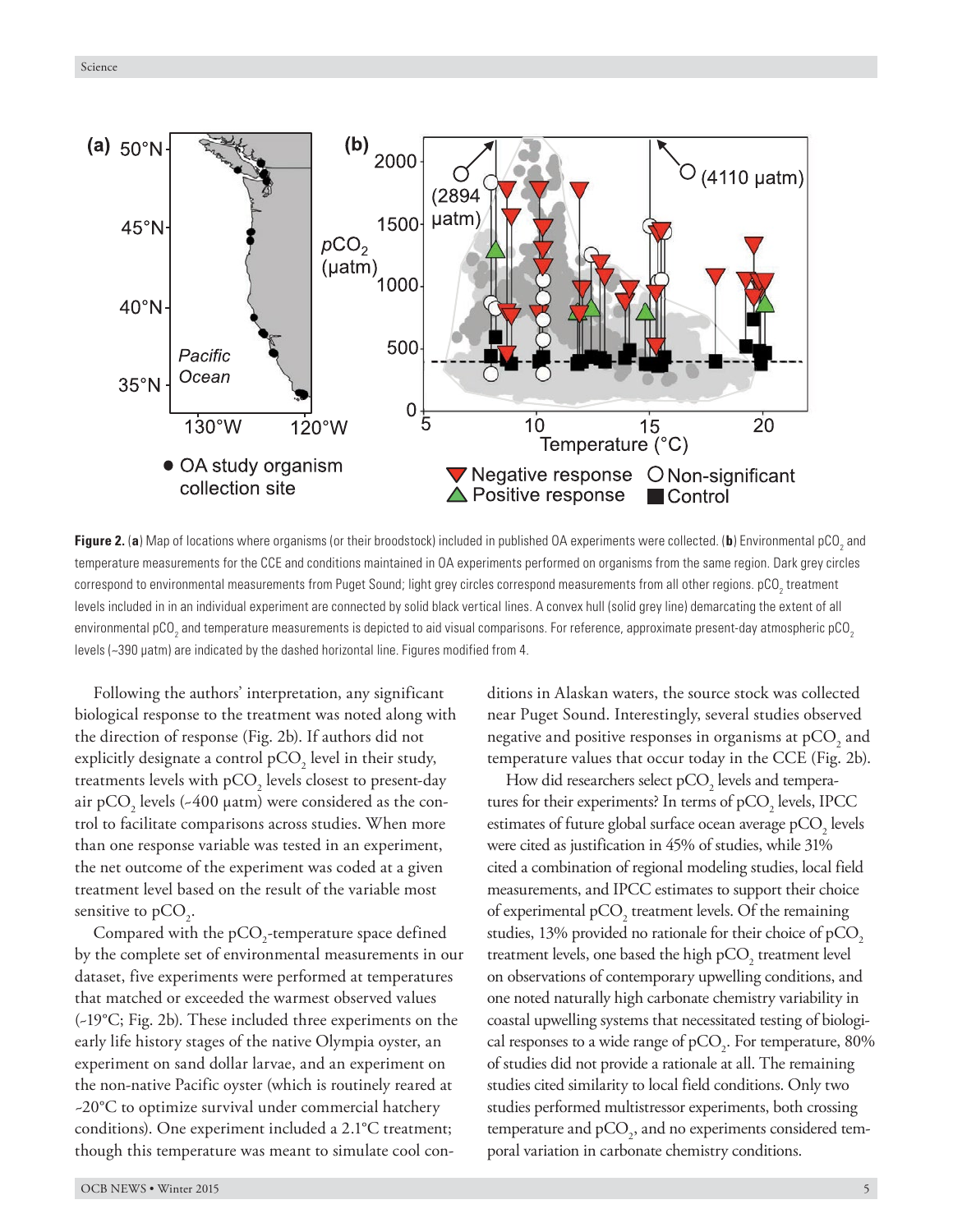### **OA experimental designs**

To help illustrate the effect covariation has on experimental design, an example multistressor experimental scheme is presented in Fig. 3a that is typical of published OA studies. Three temperature treatments are included (8, 12, and 16°C) and crossed with two  $pCO_2$  levels that correspond to approximate global surface ocean present-day (400 µatm) and future (800 µatm) conditions (Fig. 3a). All treatments are fully orthogonal, which permits estimation of the effect sizes of the individual predictor variables and of their interaction on the response variable. The method holds merit as a tool for comparing the relative influence that each predictor has on the response variable. However, if a goal of a study is to evaluate the potential sensitivity of organisms to future OA, the design may be inadequate, given natural pCO<sub>2</sub>-temperature co-variation.

For example, if the study organism occurs in shelf waters off Oregon during summer upwelling months (e.g., a pelagic larval invertebrate), the assumption that 800 µatm corresponds to a future OA prediction across all temperatures is not accurate. At the Newport, Ore-

gon mooring, pCO<sub>2</sub> levels of 800  $\mu$ atm already occur at 8°C under present-day conditions and control 400 µatm waters do not (Fig. 3a). At temperatures above 13°C, the mean p $\mathrm{CO}_2^{}$  values approach air-sea equilibrium conditions. The experimental design will certainly provide information on the interactive effects of  $\tt pCO_{2}$  and temperature, but the utility of the design for drawing inferences on the potential response of wild populations to OA in the region is questionable.

Given potential co-variation between carbonate chemistry and other important environmental variables, how might researchers select  $pCO$ , treatments that better correspond to OA hypotheses? First, researchers should consider inclusion of multiple controls that reflect the span of p $\mathrm{CO}_2$  levels and temperatures likely to be experienced by the organism under study (Fig. 3b). To design  $\tt pCO<sub>2</sub>$  treatments that represent future OA scenarios in highly productive regions, researchers might focus on estimating likely changes in the anthropogenic contribution to *in situ* dissolved inorganic carbon (DIC) (*4*). At the Newport, Oregon mooring, newly upwelled waters



**Figure 3.** Schematic of potential experimental approaches to evaluate OA effects, given co-variation between pCO<sub>2</sub> and temperature. To illustrate the benefits and drawback of each approach, in situ pCO<sub>2</sub> and temperature measurements from the NH10 mooring near Newport, Oregon during summer upwelling season (2008) are depicted (grey, filled squares; bars indicate standard deviation). (**a**) A conventional temperature (three levels: 8, 12, and 16°C) by pCO<sub>2</sub> experimental design, in which control pCO<sub>2</sub> values are based on approximate present-day global average surface ocean pCO<sub>2</sub> levels and the acidified treatments correspond to IPCC emissions scenario IS92a projections for the year 2100 (390 and 788 µatm; open square and circle symbols, respectively). Arrows indicate statistical comparisons permitted by the design. (**b**) Experimental design informed by in situ pCO<sub>2</sub> and temperature measurements. Under this design, three controls are included to account for natural co-variation in temperature and pCO<sub>2</sub>. Treatment levels that more closely correspond to an OA hypothesis were obtained by specifying an increase in DIC attributed to anthropogenic CO<sub>2</sub> emissions (see text and 4 for additional details). The future DIC estimate and estimates of alkalinity were used to recalculate the carbonate system to obtain target pCO<sub>2</sub> treatment levels. Figures modified from 4.